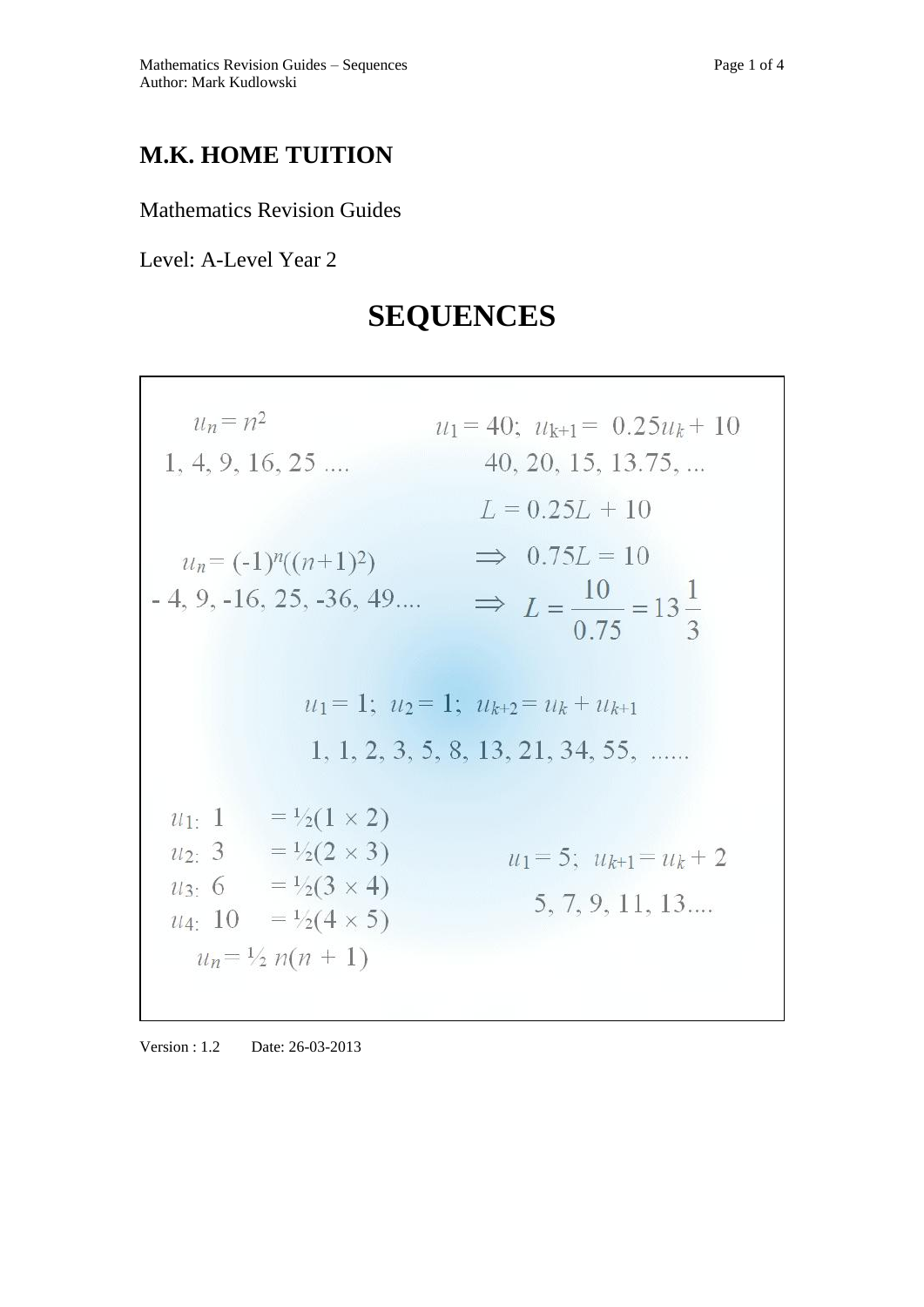## **Sequences.**

A **sequence** is a list of numbers following some rule for finding succeeding values. Each number in a sequence is called a **term**. Terms are usually denoted by a letter *u* with a subscript. The first term of a sequence is  $u_1$ , the second  $u_2$ , and the  $n^{\text{th}}$  term is  $u_n$ .

A sequence can be defined by a formula for the  $n<sup>th</sup>$  term.

Thus the definition  $u_n = n^2$  generates the sequence of square numbers 1, 4, 9, 16, 25 .... by substituting *n*  $= 1, 2, 3, 4, 5 \dots$  into the definition. The 100<sup>th</sup> term,  $u_{100}$ , would be 100<sup>2</sup> or 10000.

Another way of defining a sequence is to use a **recursive** or **inductive** definition. This uses a starting value (or values) and a rule showing how successive terms are derived. This definition is also known as a **recurrence relation**.

Thus the rule  $u_1 = 5$ ;  $u_{k+1} = u_k + 2$  generates the sequence 5, 7, 9, 11, 13.... (You start with 5, and then each term is obtained by adding 2 to the previous one).

**Example (1):** Define the following sequences, using either a direct or an inductive definition.

(a) 6, 11, 16, 21, 26, 31..........

The first term is 6, and each later term can be obtained by adding 5 to the preceding one.

An inductive definition is  $u_1 = 6$ ;  $u_{k+1} = u_k + 5$ 

Inspection would also reveal the pattern  $6 = 1 + (1 \times 5)$ ;  $11 = 1 + (2 \times 5)$ ;  $16 = 1 + (3 \times 5)$ , suggesting  $u_n = 5n + 1$ .

(b) 1, 3, 6, 10, 15, 21......

This is the pattern of the triangular numbers, obtained as follows:

 $u_1: 1 = 1$  $u_{2:}$  3 = 1+2  $u_{3:}$  6 = 1+2+3  $u_{4:}$  10 = 1+2+3+4

An inductive definition is  $u_1 = 1$ ;  $u_{k+1} = u_k + (k+1)$ .

Another pattern is:

 $u_1$ . 1 =  $\frac{1}{2}(1 \times 2)$  $u_{2:}$  3 =  $\frac{1}{2}(2 \times 3)$  $u_{3:} 6 = \frac{1}{2}(3 \times 4)$  $u_4$ . 10 =  $\frac{1}{2}(4 \times 5)$ 

A direct definition is thus  $u_n = \frac{1}{2} n(n + 1)$ .

(c) 2, -3, 4, -5, 6, -7.....

This sequence oscillates between positive and negative numbers, so we use the fact that odd powers of –1 are equal to -1 and even powers are equal to 1.

 $u_1$ . 2 = (1+1)  $\times$  (-1)<sup>2</sup>  $u_{2:}$  -3 = (1+2)  $\times$  (-1)<sup>3</sup>  $u_3$ . 4 = (1+3)  $\times$  (-1)<sup>4</sup>  $u_4$ : -5 = (1+4)  $\times$  (-1)<sup>5</sup>

A direct definition is thus  $u_n = (-1)^{n+1}(n+1)$ .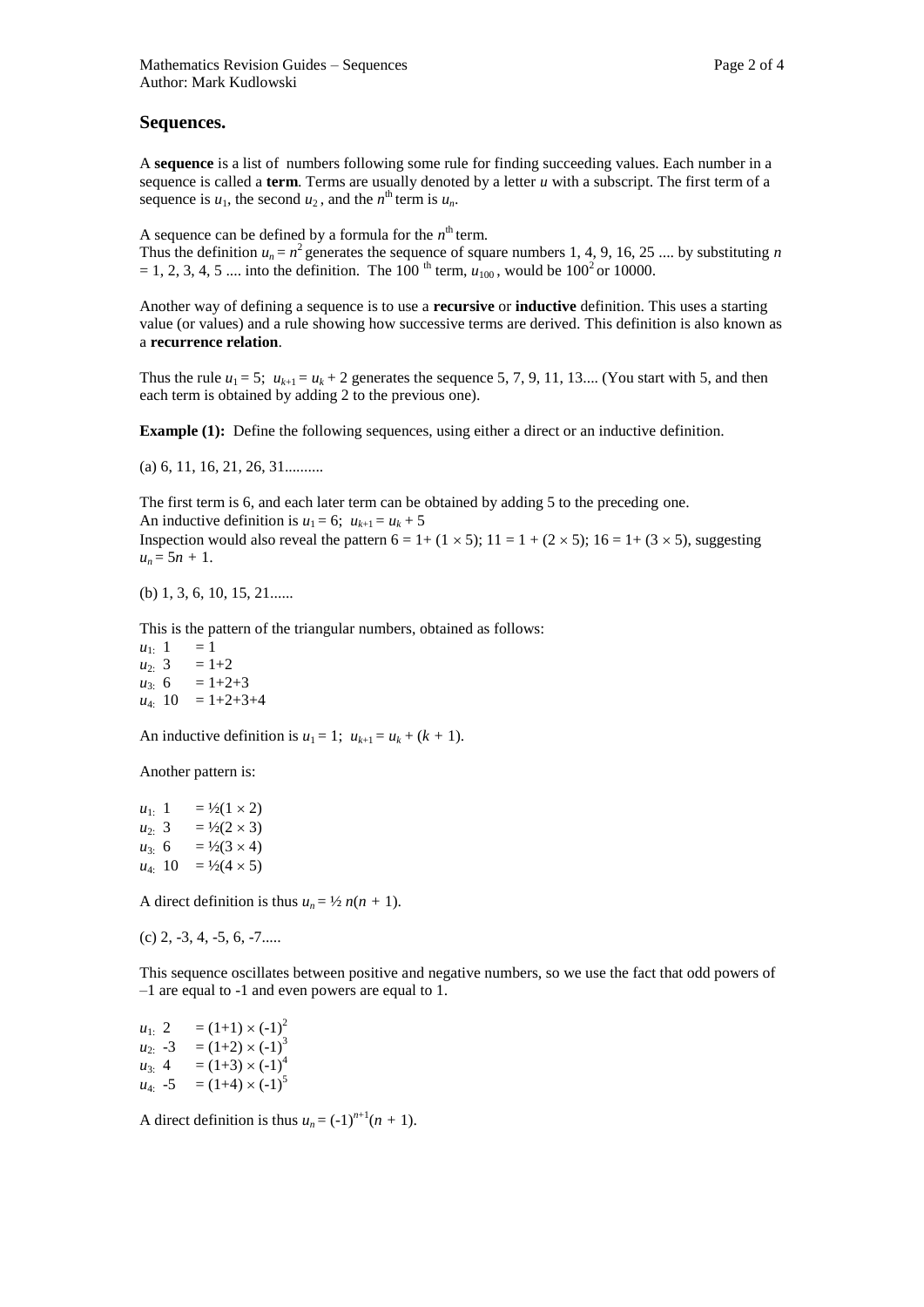**Example (2):** Write out the next eight terms in the sequence  $u_1 = 1$ ;  $u_2 = 1$ ;  $u_{k+2} = u_k + u_{k+1}$ 

The first terms are 1 and 1. The third term, and all subsequent ones, are obtained by adding together the previous two.

The sequence therefore goes 1, 1, 2, 3, 5, 8, 13, 21, 34, 55, ......

Aside: This is the 'Fibonacci' sequence, named after a 13<sup>th</sup> – Century mathematician, Leonardo of Pisa, 'Fibonacci – 'son of Bonaccio' who first investigated it.

**Example (3):** Write out the first six terms of the sequence  $u_n = (-1)^n((n+1)^2)$ .

This is basically a sequence of the squares of the natural numbers, but each term is the square of the number 1 greater than its position, and it also oscillates between positive and negative values. Since  $(-1)^n$  is  $-1$  for odd *n*, the first term is  $-4$  and other odd terms are negative.

The sequence therefore goes - 4, 9, -16, 25, -36, 49.........

A sequence is said to be **convergent** if a general term  $u_n$  approaches a limiting value as *n* increases.

An example is the sequence 40, 20, 15, 13.75, 13.4375, where each term in the sequence is obtained from the previous one by dividing by 4 and then adding 10.

**Example (4):** Write down the inductive definition of the sequence 40, 20, 15, 13.75, ... shown above.

The first term,  $u_1$ , is 40, and any subsequent term is obtained by dividing the previous one by 4 and adding 10 to the result.

The inductive definition is therefore  $u_1 = 40$ ;  $u_{k+1} = 0.25u_k + 10$ .

If we were to find the limit of convergence using a calculator, we would find this limiting value to be about 13.33. How can we find it analytically ?

When we reach the limit (call it *L*), we can say that  $u_{k+1} = u_k = L$  as the terms become ever closer in value. From the details above, we can form an equation in *L*, where

$$
L = 0.25L + 10 \implies 0.75L = 10 \implies L = \frac{10}{0.75} = 13\frac{1}{3} \text{ .}
$$

The sequence therefore converges to a limiting value of 3  $13\frac{1}{2}$ .